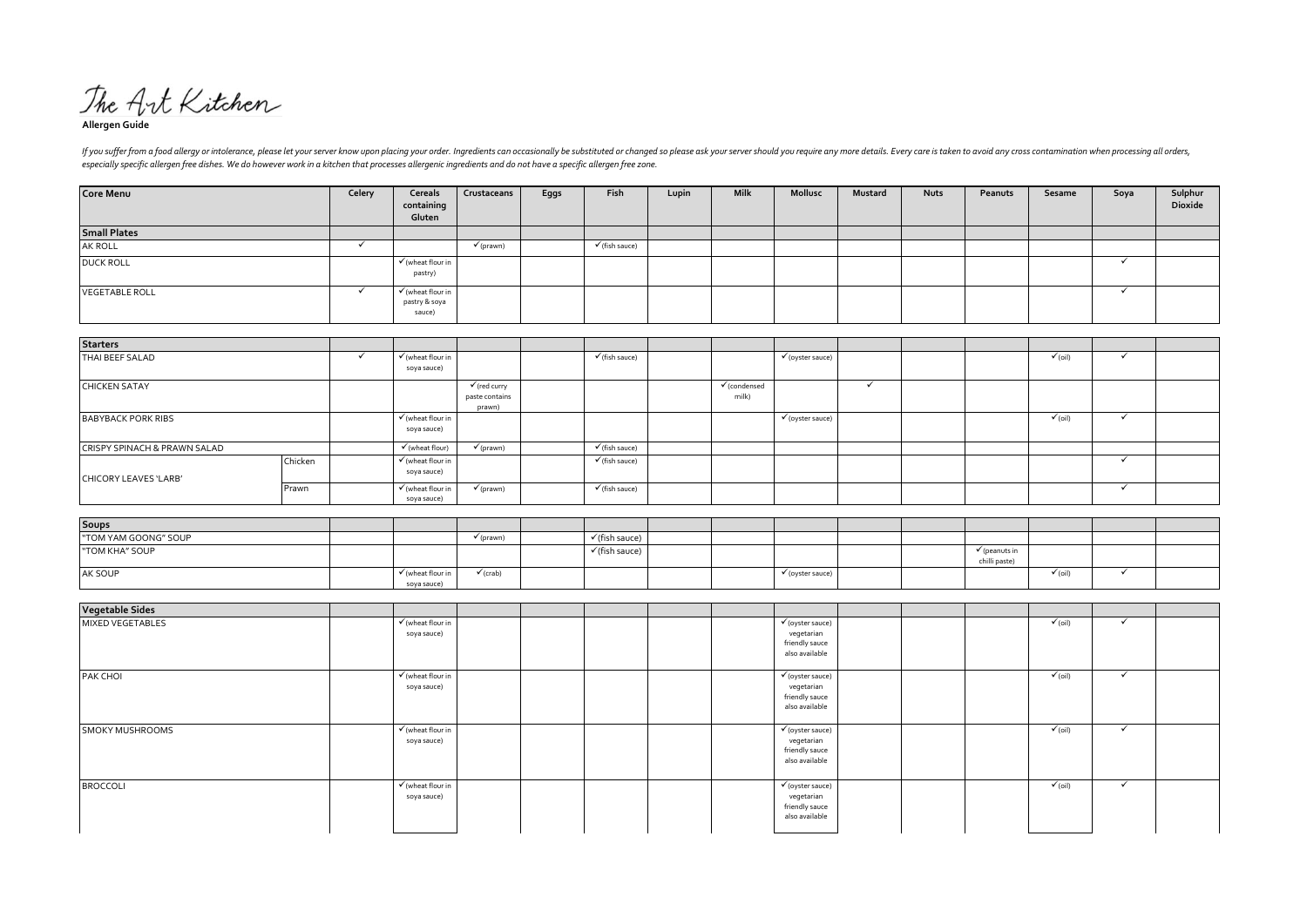| Core Menu                    |                  | Celery       | Cereals<br>containing<br>Gluten                     | Crustaceans                                  | Eggs         | Fish                      | Lupin | <b>Milk</b> | Mollusc                       | Mustard | <b>Nuts</b>           | Peanuts | Sesame             | Soya                    | Sulphur<br>Dioxide |
|------------------------------|------------------|--------------|-----------------------------------------------------|----------------------------------------------|--------------|---------------------------|-------|-------------|-------------------------------|---------|-----------------------|---------|--------------------|-------------------------|--------------------|
|                              |                  |              |                                                     |                                              |              |                           |       |             |                               |         |                       |         |                    |                         |                    |
| Rice<br>JASMINE STEAMED RICE |                  |              |                                                     |                                              |              |                           |       |             |                               |         |                       |         |                    |                         |                    |
| <b>EGG FRIED RICE</b>        |                  |              |                                                     |                                              | $\checkmark$ |                           |       |             |                               |         |                       |         |                    |                         |                    |
| <b>GARLIC FRIED RICE</b>     |                  |              | $\checkmark$ (wheat flour in                        |                                              |              |                           |       |             |                               |         |                       |         | $\checkmark$ (oil) | $\checkmark$            |                    |
|                              |                  |              | soya sauce)                                         |                                              |              |                           |       |             |                               |         |                       |         |                    |                         |                    |
| <b>Main Dishes</b>           |                  |              |                                                     |                                              |              |                           |       |             |                               |         |                       |         |                    |                         |                    |
|                              | Chicken          |              |                                                     | $\checkmark$ (curry paste                    |              |                           |       |             |                               |         |                       |         |                    |                         |                    |
|                              |                  |              |                                                     | contains prawn)                              |              |                           |       |             |                               |         |                       |         |                    |                         |                    |
| THAI GREEN CURRY             | Prawn            |              |                                                     | $\checkmark$ (curry paste                    |              |                           |       |             |                               |         |                       |         |                    |                         |                    |
|                              |                  |              |                                                     | contains prawn)                              |              |                           |       |             |                               |         |                       |         |                    |                         |                    |
|                              |                  |              |                                                     |                                              |              |                           |       |             |                               |         |                       |         |                    |                         |                    |
|                              | Vegetable        |              |                                                     |                                              |              |                           |       |             |                               |         |                       |         |                    |                         |                    |
|                              |                  |              |                                                     |                                              |              |                           |       |             |                               |         |                       |         |                    |                         |                    |
|                              | Chicken          |              |                                                     | $\checkmark$ (curry paste<br>contains prawn) |              |                           |       |             |                               |         |                       |         |                    |                         |                    |
|                              |                  |              |                                                     |                                              |              |                           |       |             |                               |         |                       |         |                    |                         |                    |
| THAI RED CURRY               | Prawn            |              |                                                     | $\checkmark$ (curry paste                    |              |                           |       |             |                               |         |                       |         |                    |                         |                    |
|                              |                  |              |                                                     | contains prawn)                              |              |                           |       |             |                               |         |                       |         |                    |                         |                    |
|                              | Vegetable        |              |                                                     |                                              |              |                           |       |             |                               |         |                       |         |                    |                         |                    |
|                              |                  |              |                                                     |                                              |              |                           |       |             |                               |         |                       |         |                    |                         |                    |
|                              | Chicken          |              |                                                     | $\checkmark$ (curry paste                    |              |                           |       |             |                               |         |                       |         |                    |                         |                    |
|                              |                  |              |                                                     | contains prawn)                              |              |                           |       |             |                               |         |                       |         |                    |                         |                    |
|                              |                  |              |                                                     |                                              |              |                           |       |             |                               |         |                       |         |                    |                         |                    |
| "MASAMAN" CURRY              | Lamb             |              |                                                     | $\checkmark$ (curry paste<br>contains prawn) |              |                           |       |             |                               |         |                       |         |                    |                         |                    |
|                              |                  |              |                                                     |                                              |              |                           |       |             |                               |         |                       |         |                    |                         |                    |
|                              | <b>Sweet Pot</b> |              |                                                     |                                              |              |                           |       |             |                               |         |                       |         |                    |                         |                    |
|                              | & Squash         |              |                                                     |                                              |              |                           |       |             |                               |         |                       |         |                    |                         |                    |
|                              | Beef             |              |                                                     | $\checkmark$ (curry paste                    |              |                           |       |             |                               |         |                       |         |                    |                         |                    |
|                              |                  |              |                                                     | contains prawn)                              |              |                           |       |             |                               |         |                       |         |                    |                         |                    |
|                              | Chicken          |              |                                                     | $\checkmark$ (curry paste                    |              |                           |       |             |                               |         |                       |         |                    |                         |                    |
| "PANAENG" CURRY              |                  |              |                                                     | contains prawn)                              |              |                           |       |             |                               |         |                       |         |                    |                         |                    |
|                              | Vegetable        |              |                                                     |                                              |              |                           |       |             |                               |         |                       |         |                    |                         |                    |
|                              |                  |              |                                                     |                                              |              |                           |       |             |                               |         |                       |         |                    |                         |                    |
| <b>BLACK PEPPER BEEF</b>     |                  | $\checkmark$ | $\checkmark$ (wheat flour in                        |                                              |              |                           |       |             | $\checkmark$ (oyster sauce)   |         |                       |         | $\checkmark$ (oil) | $\checkmark$            |                    |
|                              |                  |              | soya sauce)                                         |                                              |              |                           |       |             |                               |         |                       |         |                    |                         |                    |
|                              | Beef             |              | $\checkmark$ (wheat flour in                        |                                              |              |                           |       |             | $\checkmark$ (oyster sauce)   |         |                       |         | $\checkmark$ (oil) | $\checkmark$            |                    |
|                              | Chicken          |              | soya sauce)<br>$\checkmark$ (wheat flour in         |                                              |              |                           |       |             | $\checkmark$ (oyster sauce)   |         |                       |         | $\sqrt{1}$ (oil)   | $\checkmark$            |                    |
| <b>SWEET BASIL</b>           |                  |              | soya sauce)                                         |                                              |              |                           |       |             |                               |         |                       |         |                    |                         |                    |
|                              | Sea Bass         |              | $\checkmark$ (wheat flour in                        |                                              |              | $\checkmark$              |       |             | $\checkmark$ (oyster sauce)   |         |                       |         | $\checkmark$ (oil) | $\checkmark$            |                    |
| CASHEW NUT CHICKEN           |                  |              | soya sauce)<br>$\sqrt{\frac{1}{2}}$ (wheat flour in |                                              |              |                           |       |             | $\sqrt{\text{(oyster save)}}$ |         | $\checkmark$ (cashew) |         | $\checkmark$ (oil) | $\overline{\checkmark}$ |                    |
|                              |                  |              | soya sauce)                                         |                                              |              |                           |       |             |                               |         |                       |         |                    |                         |                    |
| SWEET & SOUR CHICKEN         |                  |              |                                                     |                                              |              | $\checkmark$ (fish sauce) |       |             |                               |         |                       |         |                    | $\checkmark$            |                    |
| <b>TAMARIND DUCK</b>         |                  |              | $\checkmark$ (wheat flour in<br>soya sauce)         |                                              |              |                           |       |             |                               |         |                       |         |                    |                         |                    |
| AK PAD THAI                  | Chicken          |              |                                                     |                                              | $\checkmark$ | $\checkmark$ (fish sauce) |       |             |                               |         | $\checkmark$ (cashew) |         |                    |                         |                    |
|                              | Prawn            |              |                                                     | $\checkmark$ (prawn)                         | $\checkmark$ | $\checkmark$ (fish sauce) |       |             |                               |         | $\checkmark$ (cashew) |         |                    |                         |                    |